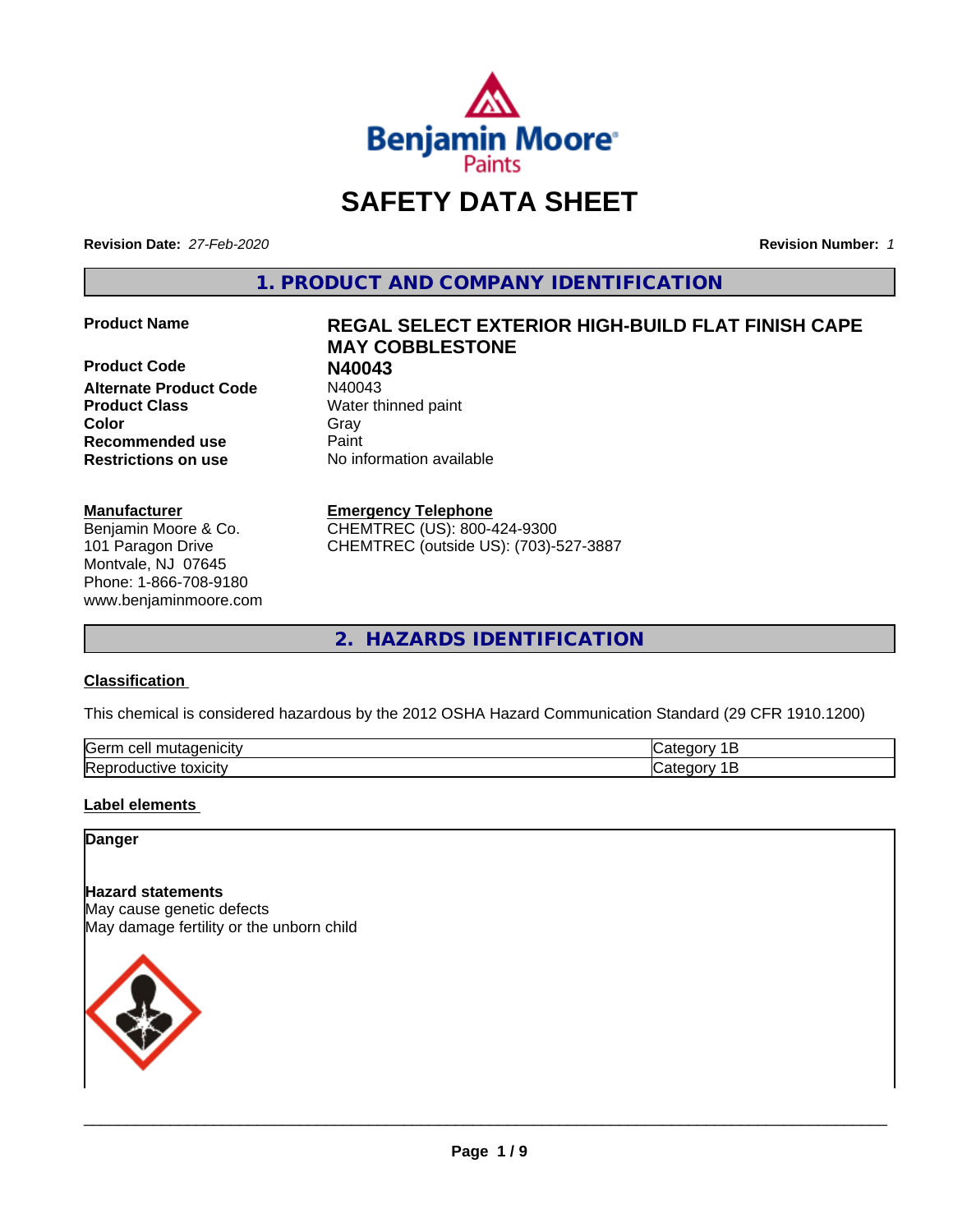### **Appearance** liquid

**Odor** little or no odor

### **Precautionary Statements - Prevention**

Obtain special instructions before use Do not handle until all safety precautions have been read and understood Use personal protective equipment as required

#### **Precautionary Statements - Response**

IF exposed or concerned: Get medical advice/attention

#### **Precautionary Statements - Storage**

Store locked up

#### **Precautionary Statements - Disposal**

Dispose of contents/container to an approved waste disposal plant

#### **Hazards not otherwise classified (HNOC)**

Not applicable

#### **Other information**

No information available

# **3. COMPOSITION INFORMATION ON COMPONENTS**

| <b>Chemical name</b>                         | <b>CAS No.</b> | Weight-%    |
|----------------------------------------------|----------------|-------------|
| Nepheline syenite                            | 37244-96-5     | $15 - 20$   |
| Titanium dioxide                             | 13463-67-7     | $5 - 10$    |
| Kaolin, calcined                             | 92704-41-1     | $-5$        |
| Diatomaceous earth                           | 61790-53-2     | - 5         |
| Carbamic acid, 1H-benzimidazol-2-yl-, methyl | 10605-21-7     | $0.1 - 0.5$ |
| ester                                        |                |             |
| Sodium C14-C16 olefin sulfonate              | 68439-57-6     | $0.1 - 0.5$ |

# **4. FIRST AID MEASURES**

| <b>General Advice</b> | If symptoms persist, call a physician. Show this safety data sheet to the doctor in<br>attendance.       |
|-----------------------|----------------------------------------------------------------------------------------------------------|
| <b>Eye Contact</b>    | Rinse thoroughly with plenty of water for at least 15 minutes and consult a<br>physician.                |
| <b>Skin Contact</b>   | Wash off immediately with soap and plenty of water while removing all<br>contaminated clothes and shoes. |
| <b>Inhalation</b>     | Move to fresh air. If symptoms persist, call a physician.                                                |
| Ingestion             | Clean mouth with water and afterwards drink plenty of water. Consult a physician<br>if necessary.        |
| <b>Most Important</b> | None known.                                                                                              |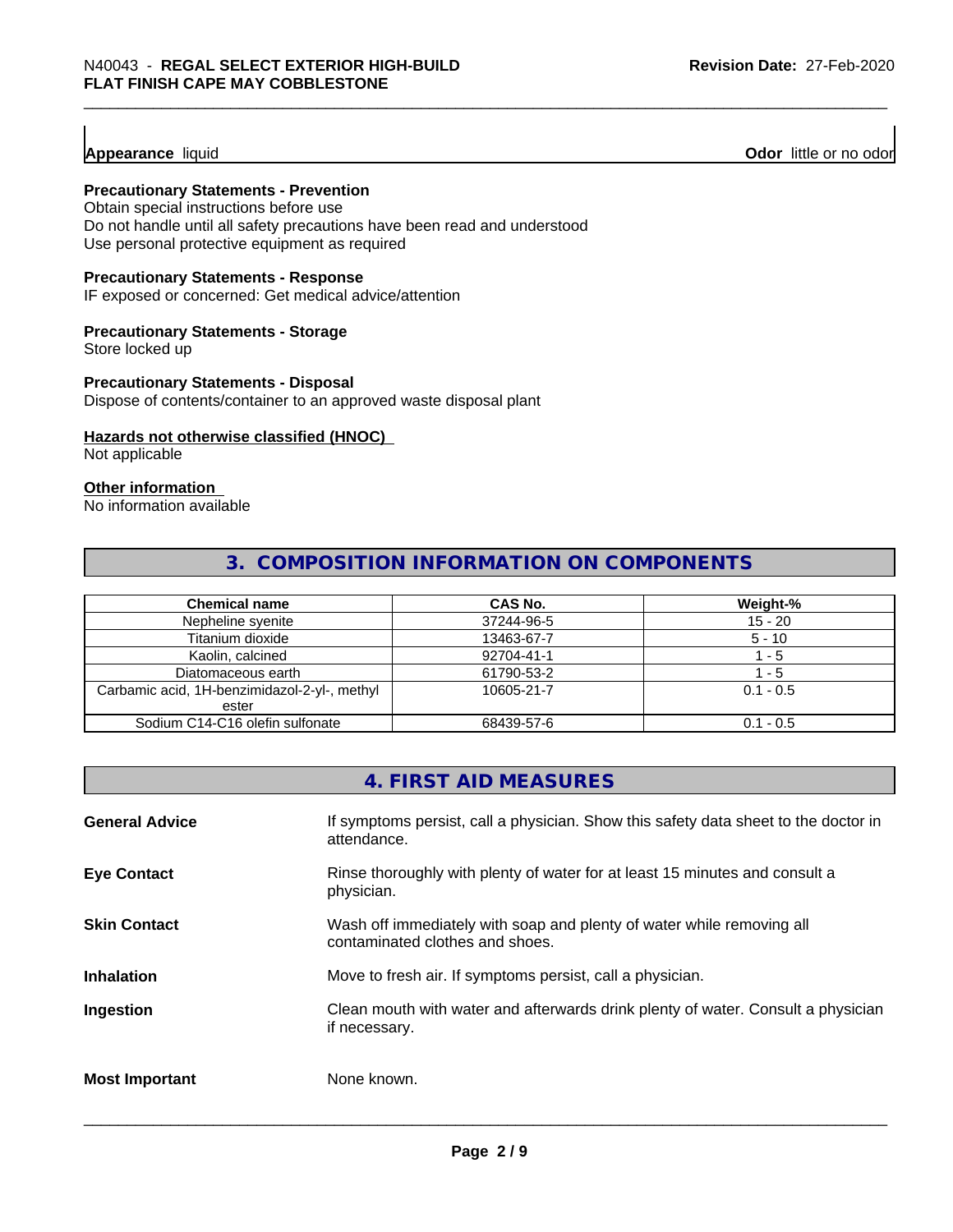| <b>Symptoms/Effects</b>                                                          |                                                                                                                                              |
|----------------------------------------------------------------------------------|----------------------------------------------------------------------------------------------------------------------------------------------|
| <b>Notes To Physician</b><br>Treat symptomatically.                              |                                                                                                                                              |
|                                                                                  | 5. FIRE-FIGHTING MEASURES                                                                                                                    |
| <b>Suitable Extinguishing Media</b>                                              | Use extinguishing measures that are appropriate to local<br>circumstances and the surrounding environment.                                   |
| Protective equipment and precautions for firefighters                            | As in any fire, wear self-contained breathing apparatus<br>pressure-demand, MSHA/NIOSH (approved or equivalent)<br>and full protective gear. |
| <b>Specific Hazards Arising From The Chemical</b>                                | Closed containers may rupture if exposed to fire or<br>extreme heat.                                                                         |
| Sensitivity to mechanical impact                                                 | No                                                                                                                                           |
| Sensitivity to static discharge                                                  | No                                                                                                                                           |
| <b>Flash Point Data</b><br>Flash point (°F)<br>Flash Point (°C)<br><b>Method</b> | Not applicable<br>Not applicable<br>Not applicable                                                                                           |
| <b>Flammability Limits In Air</b>                                                |                                                                                                                                              |
| Lower flammability limit:<br><b>Upper flammability limit:</b>                    | Not applicable<br>Not applicable                                                                                                             |
| Health: 2<br>Flammability: 0<br><b>NFPA</b>                                      | Instability: 0<br><b>Special: Not Applicable</b>                                                                                             |
| <b>NFPA Legend</b><br>0 - Not Hazardous<br>1 - Slightly<br>2 - Moderate          |                                                                                                                                              |

- 3 High
- 4 Severe

*The ratings assigned are only suggested ratings, the contractor/employer has ultimate responsibilities for NFPA ratings where this system is used.*

*Additional information regarding the NFPA rating system is available from the National Fire Protection Agency (NFPA) at www.nfpa.org.*

# **6. ACCIDENTAL RELEASE MEASURES**

| <b>Personal Precautions</b>      | Avoid contact with skin, eyes and clothing. Ensure adequate ventilation.                             |
|----------------------------------|------------------------------------------------------------------------------------------------------|
| <b>Other Information</b>         | Prevent further leakage or spillage if safe to do so.                                                |
| <b>Environmental precautions</b> | See Section 12 for additional Ecological Information.                                                |
| <b>Methods for Cleaning Up</b>   | Soak up with inert absorbent material. Sweep up and shovel into suitable<br>containers for disposal. |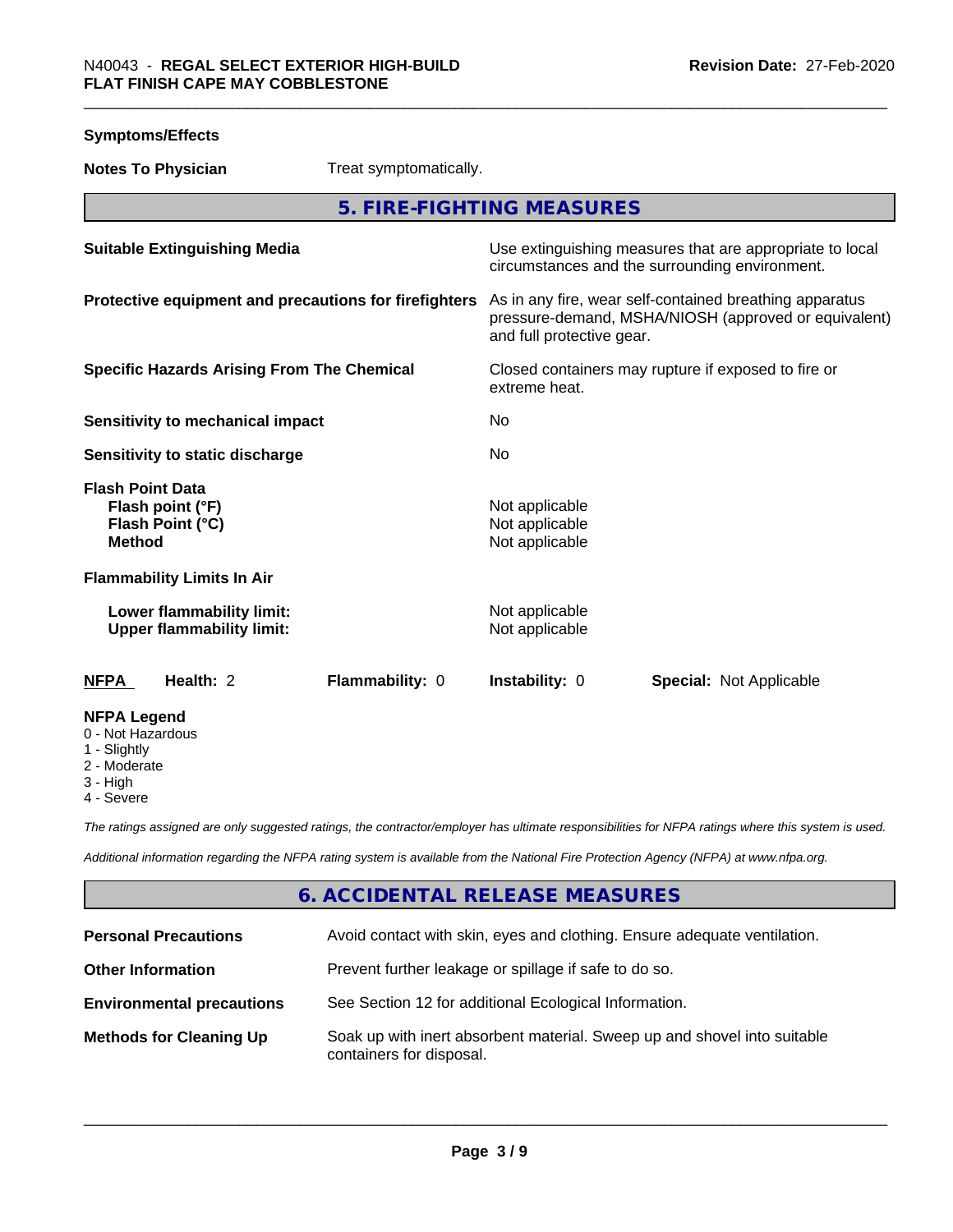# **7. HANDLING AND STORAGE**

| <b>Handling</b>               | Avoid contact with skin, eyes and clothing. Avoid breathing vapors, spray mists or<br>sanding dust. In case of insufficient ventilation, wear suitable respiratory<br>equipment. |  |
|-------------------------------|----------------------------------------------------------------------------------------------------------------------------------------------------------------------------------|--|
| <b>Storage</b>                | Keep container tightly closed. Keep out of the reach of children.                                                                                                                |  |
| <b>Incompatible Materials</b> | No information available                                                                                                                                                         |  |
|                               |                                                                                                                                                                                  |  |

# **8. EXPOSURE CONTROLS/PERSONAL PROTECTION**

#### **Exposure Limits**

| <b>Chemical name</b> | <b>ACGIH TLV</b>         | <b>OSHA PEL</b>                 |
|----------------------|--------------------------|---------------------------------|
| Titanium dioxide     | TWA: $10 \text{ ma/m}^3$ | <b>TWA</b><br>15 mg/m $3 \cdot$ |
| Diatomaceous earth   | N/E                      |                                 |
|                      |                          | TWA<br>20 mppcf                 |

#### **Legend**

ACGIH - American Conference of Governmental Industrial Hygienists Exposure Limits OSHA - Occupational Safety & Health Administration Exposure Limits N/E - Not Established

| <b>Engineering Measures</b>          | Ensure adequate ventilation, especially in confined areas.                                                                                                                                                                                                                                                                                                          |
|--------------------------------------|---------------------------------------------------------------------------------------------------------------------------------------------------------------------------------------------------------------------------------------------------------------------------------------------------------------------------------------------------------------------|
| <b>Personal Protective Equipment</b> |                                                                                                                                                                                                                                                                                                                                                                     |
| <b>Eye/Face Protection</b>           | Safety glasses with side-shields.                                                                                                                                                                                                                                                                                                                                   |
| <b>Skin Protection</b>               | Protective gloves and impervious clothing.                                                                                                                                                                                                                                                                                                                          |
| <b>Respiratory Protection</b>        | Use only with adequate ventilation. In operations where exposure limits are<br>exceeded, use a NIOSH approved respirator that has been selected by a<br>technically qualified person for the specific work conditions. When spraying the<br>product or applying in confined areas, wear a NIOSH approved respirator<br>specified for paint spray or organic vapors. |
| <b>Hygiene Measures</b>              | Avoid contact with skin, eyes and clothing. Remove and wash contaminated<br>clothing before re-use. Wash thoroughly after handling.                                                                                                                                                                                                                                 |

# **9. PHYSICAL AND CHEMICAL PROPERTIES**

| Appearance              |
|-------------------------|
| Odor                    |
| <b>Odor Threshold</b>   |
| Density (Ibs/gal)       |
| <b>Specific Gravity</b> |
| рH                      |
| <b>Viscosity (cps)</b>  |
| Solubility(ies)         |
| <b>Water solubility</b> |
| <b>Evaporation Rate</b> |
| Vapor pressure          |
| <b>Vapor density</b>    |

**Appearance** and the contract of the contract of the contract of the contract of the contract of the contract of the contract of the contract of the contract of the contract of the contract of the contract of the contract little or no odor No information available<br>10.7 - 11.1 **Density (lbs/gal)** 10.7 - 11.1 **Specific Gravity** 1.28 - 1.33 **No information available Viscosity (cps)** No information available **Solubility(ies)** No information available **No information available Evaporation Rate** No information available **No information available No information available**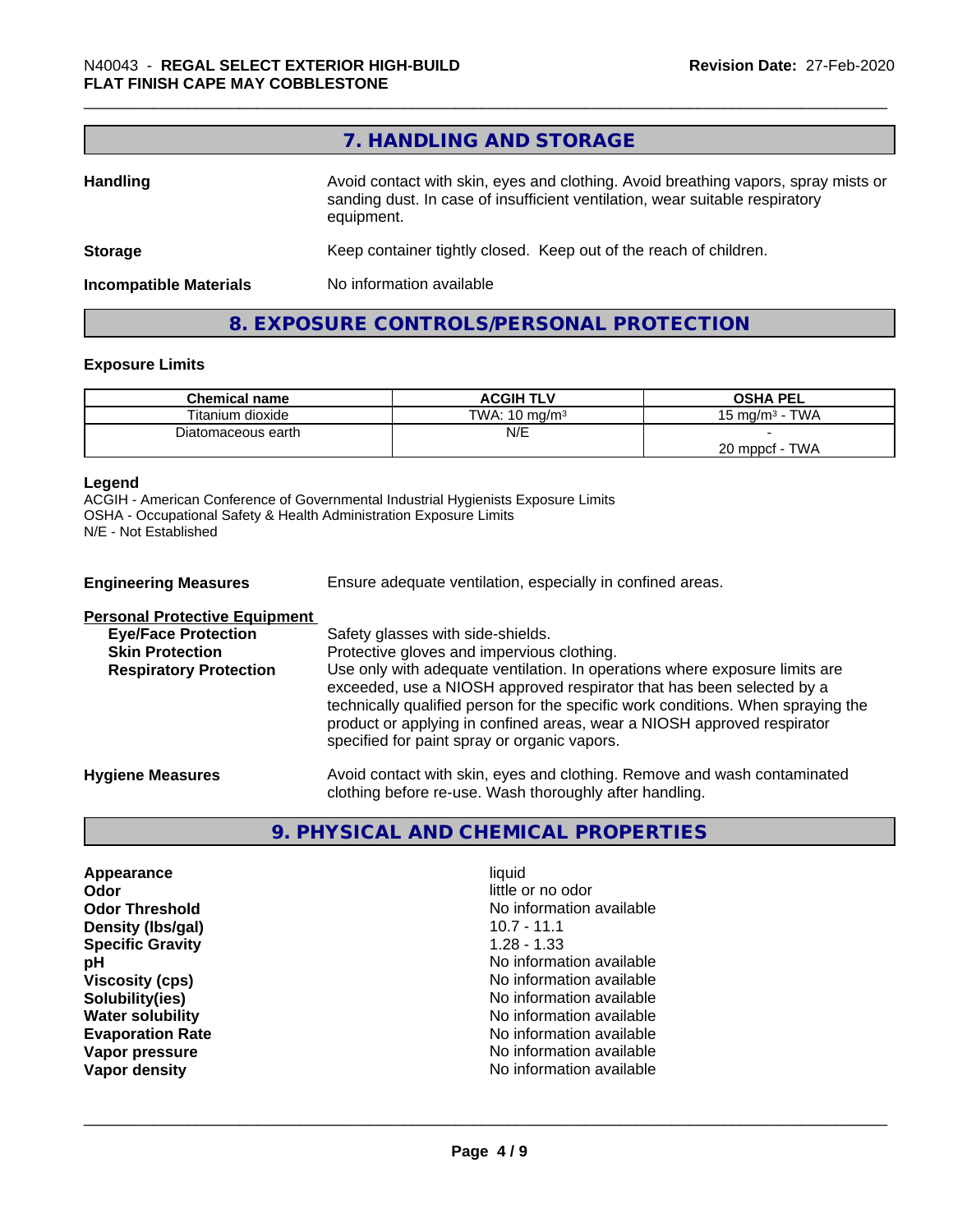| $50 - 60$                |
|--------------------------|
| $35 - 45$                |
| $40 - 50$                |
| $55 - 65$                |
| < 50                     |
| 212                      |
| 100                      |
| 32                       |
| 0                        |
| Not applicable           |
| Not applicable           |
| Not applicable           |
| Not applicable           |
| Not applicable           |
| Not applicable           |
| No information available |
| No information available |
| No information available |
| No information available |
| No information available |
|                          |

# **10. STABILITY AND REACTIVITY**

| <b>Reactivity</b>                       | Not Applicable                           |
|-----------------------------------------|------------------------------------------|
| <b>Chemical Stability</b>               | Stable under normal conditions.          |
| <b>Conditions to avoid</b>              | Prevent from freezing.                   |
| <b>Incompatible Materials</b>           | No materials to be especially mentioned. |
| <b>Hazardous Decomposition Products</b> | None under normal use.                   |
| Possibility of hazardous reactions      | None under normal conditions of use.     |

**11. TOXICOLOGICAL INFORMATION**

**Product Information**

#### **Information on likely routes of exposure**

**Principal Routes of Exposure** Eye contact, skin contact and inhalation.

**Acute Toxicity** 

**Product Information** No information available

### **Symptoms** related to the physical, chemical and toxicological characteristics

**Symptoms** No information available

**Delayed and immediate effects as well as chronic effects from short and long-term exposure**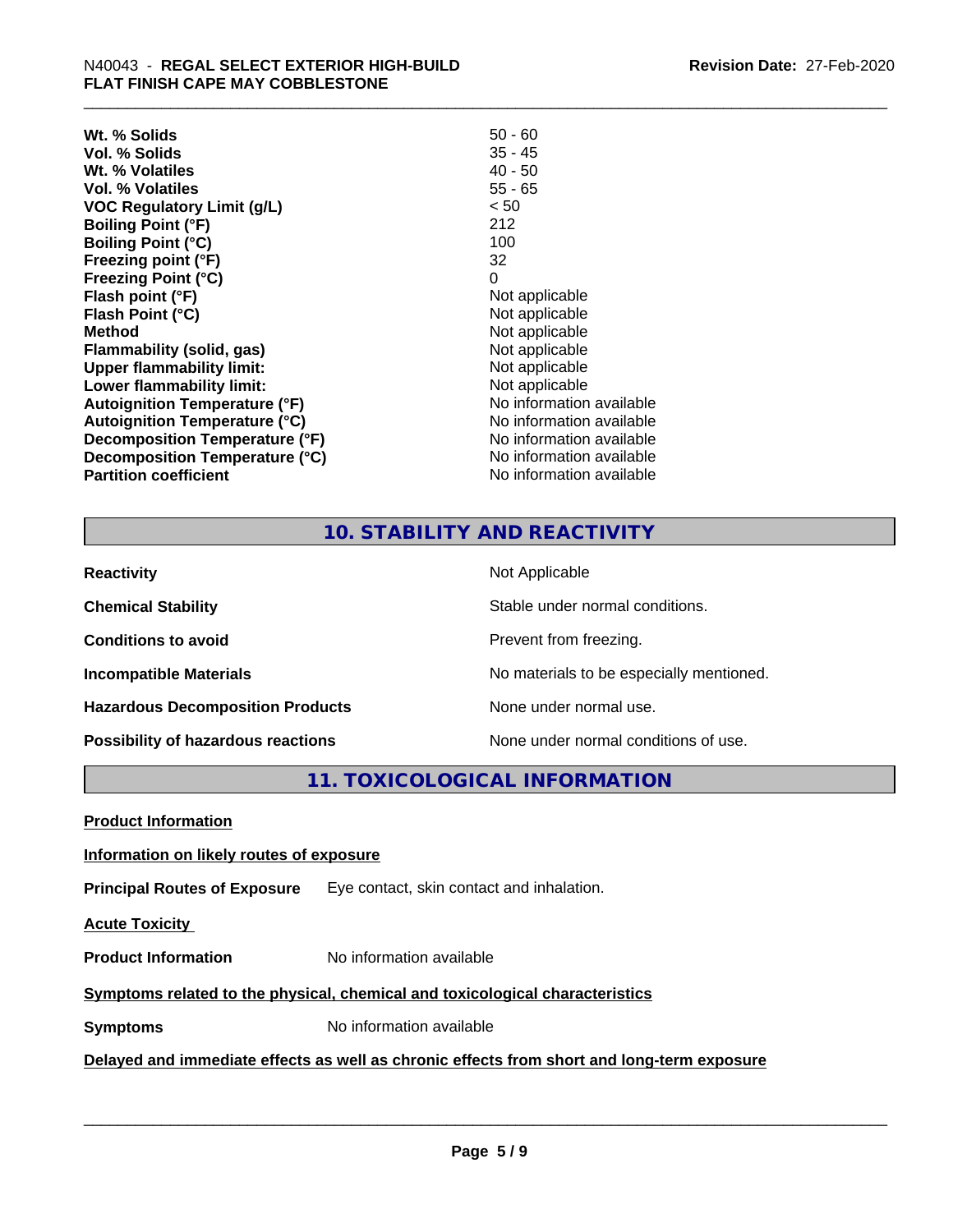| Eye contact                     | May cause slight irritation.                                                      |
|---------------------------------|-----------------------------------------------------------------------------------|
| <b>Skin contact</b>             | Substance may cause slight skin irritation. Prolonged or repeated contact may dry |
|                                 | skin and cause irritation.                                                        |
| <b>Inhalation</b>               | May cause irritation of respiratory tract.                                        |
| Ingestion                       | Ingestion may cause gastrointestinal irritation, nausea, vomiting and diarrhea.   |
| <b>Sensitization</b>            | No information available                                                          |
| <b>Neurological Effects</b>     | No information available.                                                         |
| <b>Mutagenic Effects</b>        | Suspected of causing genetic defects.                                             |
| <b>Reproductive Effects</b>     | May damage fertility or the unborn child.                                         |
| <b>Developmental Effects</b>    | No information available.                                                         |
| <b>Target organ effects</b>     | No information available.                                                         |
| <b>STOT - single exposure</b>   | No information available.                                                         |
| <b>STOT - repeated exposure</b> | No information available.                                                         |
| Other adverse effects           | No information available.                                                         |
| <b>Aspiration Hazard</b>        | No information available                                                          |

#### **Numerical measures of toxicity**

**The following values are calculated based on chapter 3.1 of the GHS document**

**ATEmix (oral)** 51599 mg/kg

#### **Component Information**

| Chemical name                       | Oral LD50            | Dermal LD50                         | Inhalation LC50 |
|-------------------------------------|----------------------|-------------------------------------|-----------------|
| Titanium dioxide                    | > 10000 mg/kg (Rat)  |                                     |                 |
| 13463-67-7                          |                      |                                     |                 |
| Kaolin, calcined                    | $>$ 2000 mg/kg (Rat) |                                     |                 |
| 92704-41-1                          |                      |                                     |                 |
| Carbamic acid.                      | $>$ 5050 mg/kg (Rat) | $> 10000$ mg/kg (Rabbit) = 2 g/kg ( |                 |
| 1H-benzimidazol-2-yl-, methyl ester | $= 6400$ mg/kg (Rat) | $Rat$ = 8500 mg/kg (Rabbit)         |                 |
| 10605-21-7                          |                      |                                     |                 |
| Sodium C14-C16 olefin sulfonate     | $= 2220$ mg/kg (Rat) | $> 740$ mg/kg (Rabbit)              |                 |
| 68439-57-6                          |                      |                                     |                 |

#### **Chronic Toxicity**

#### **Carcinogenicity**

*The information below indicateswhether each agency has listed any ingredient as a carcinogen:.*

| <b>Chemical</b><br>name            | <b>IARC</b>                                | <b>NTP</b> | ດເ⊔າ<br>∪אח |
|------------------------------------|--------------------------------------------|------------|-------------|
|                                    | .<br>クロ<br>Human<br>Possible<br><u>_ _</u> |            | ∟isted      |
| .<br><br>dioxide<br><b>itanium</b> | Carcinogen                                 |            |             |

• Although IARC has classified titanium dioxide as possibly carcinogenic to humans (2B), their summary concludes: "No significant exposure to titanium dioxide is thought to occur during the use of products in which titanium dioxide is bound to other materials, such as paint."

#### **Legend**

IARC - International Agency for Research on Cancer NTP - National Toxicity Program OSHA - Occupational Safety & Health Administration

**12. ECOLOGICAL INFORMATION**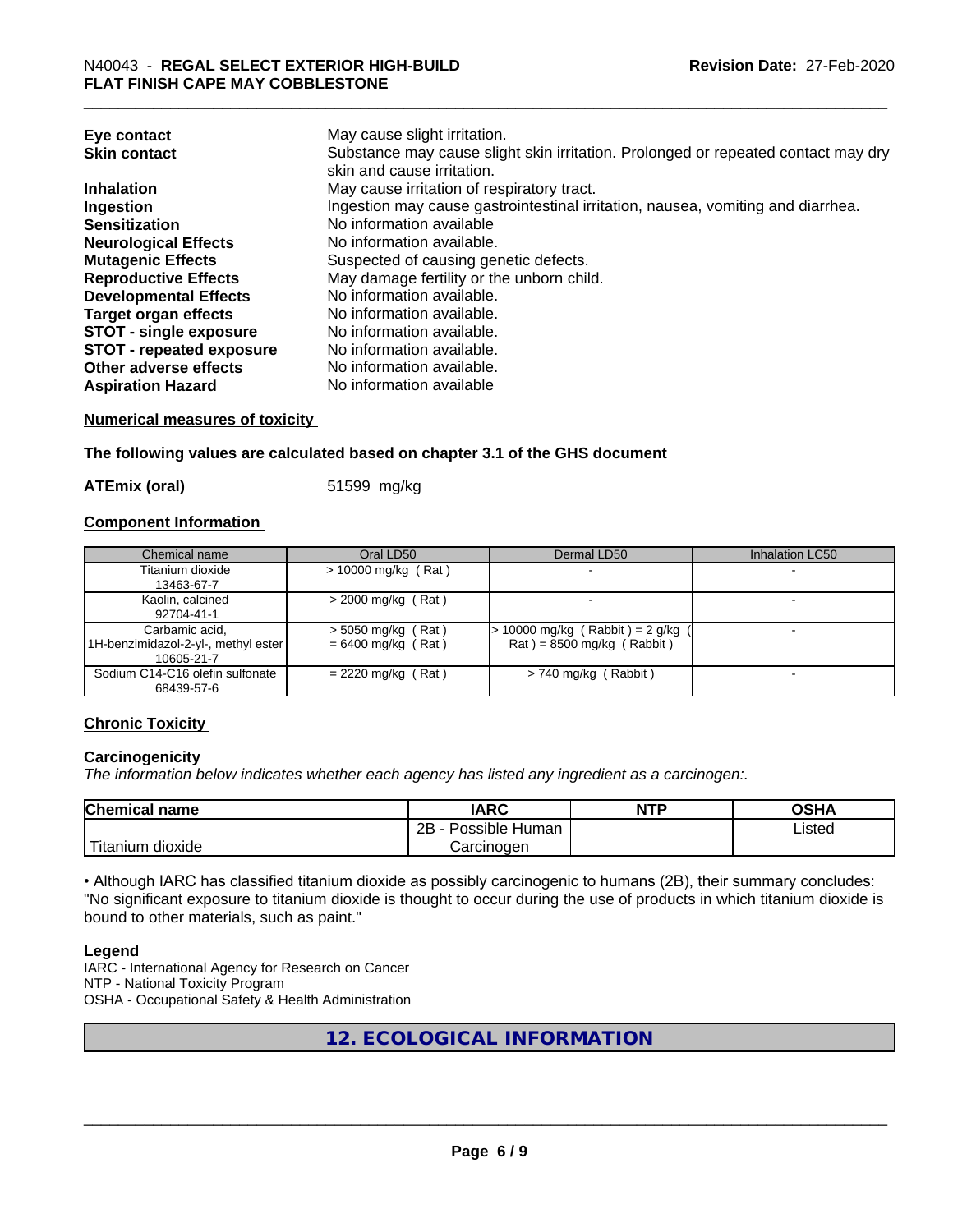### **Ecotoxicity Effects**

The environmental impact of this product has not been fully investigated.

#### **Product Information**

#### **Acute Toxicity to Fish**

No information available

#### **Acute Toxicity to Aquatic Invertebrates**

No information available

#### **Acute Toxicity to Aquatic Plants**

No information available

#### **Persistence / Degradability**

No information available.

#### **Bioaccumulation**

No information available.

#### **Mobility in Environmental Media**

No information available.

#### **Ozone**

No information available

#### **Component Information**

#### **Acute Toxicity to Fish**

Titanium dioxide  $LC50:$  > 1000 mg/L (Fathead Minnow - 96 hr.) Carbamic acid, 1H-benzimidazol-2-yl-, methyl ester LC50: 1.5 mg/L (Rainbow Trout - 96 hr.)

#### **Acute Toxicity to Aquatic Invertebrates**

Carbamic acid, 1H-benzimidazol-2-yl-, methyl ester LC50: 0.22 mg/L (water flea - 48 hr.)

#### **Acute Toxicity to Aquatic Plants**

No information available

## **13. DISPOSAL CONSIDERATIONS**

**Waste Disposal Method** Dispose of in accordance with federal, state, and local regulations. Local requirements may vary, consult your sanitation department or state-designated environmental protection agency for more disposal options.

 $\overline{\phantom{a}}$  ,  $\overline{\phantom{a}}$  ,  $\overline{\phantom{a}}$  ,  $\overline{\phantom{a}}$  ,  $\overline{\phantom{a}}$  ,  $\overline{\phantom{a}}$  ,  $\overline{\phantom{a}}$  ,  $\overline{\phantom{a}}$  ,  $\overline{\phantom{a}}$  ,  $\overline{\phantom{a}}$  ,  $\overline{\phantom{a}}$  ,  $\overline{\phantom{a}}$  ,  $\overline{\phantom{a}}$  ,  $\overline{\phantom{a}}$  ,  $\overline{\phantom{a}}$  ,  $\overline{\phantom{a}}$ 

#### **14. TRANSPORT INFORMATION**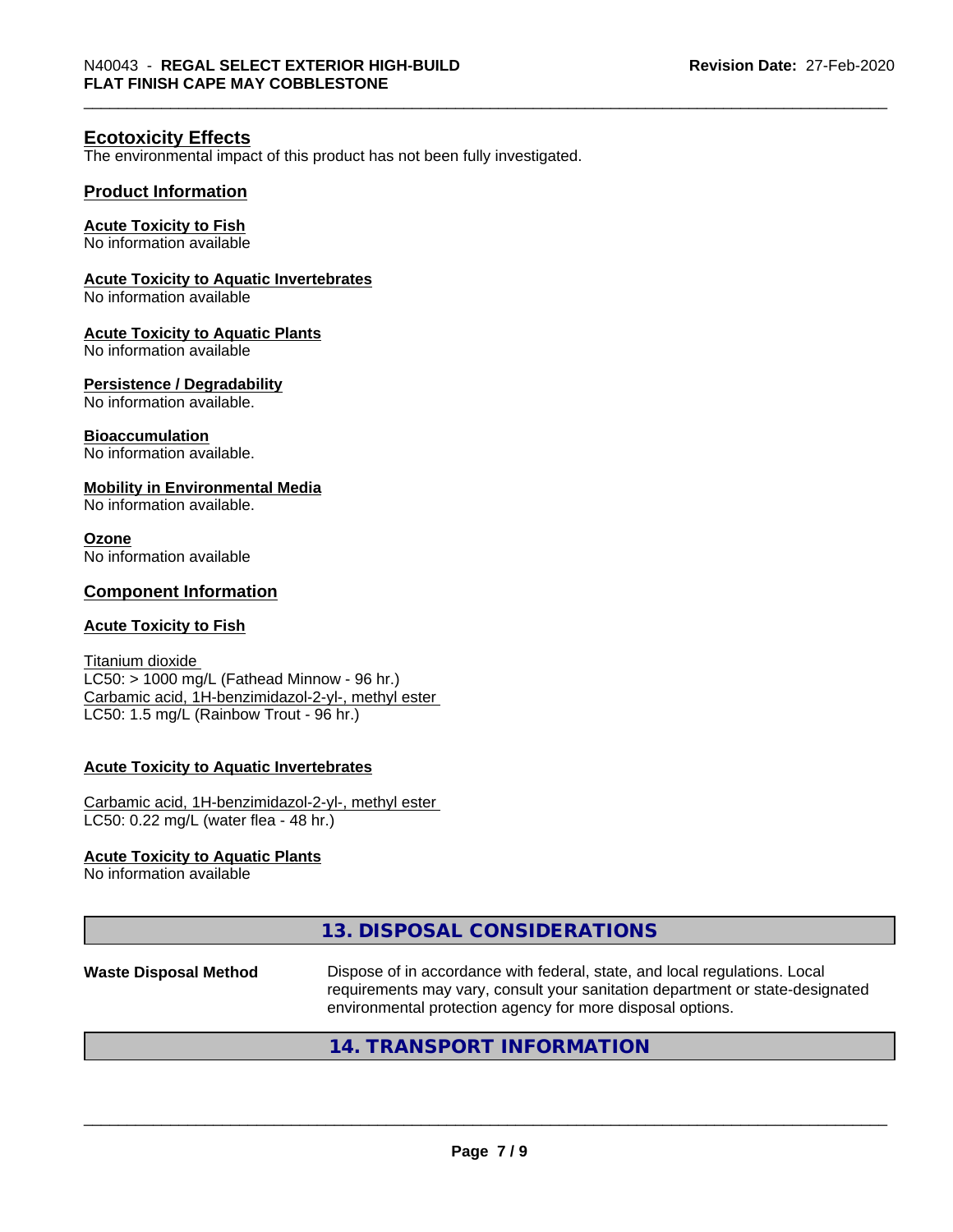| <b>DOT</b>        | Not regulated                     |
|-------------------|-----------------------------------|
| ICAO / IATA       | Not regulated                     |
| <b>IMDG / IMO</b> | Not regulated                     |
|                   | <b>15. REGULATORY INFORMATION</b> |

# **International Inventories**

| <b>TSCA: United States</b> | Yes - All components are listed or exempt. |
|----------------------------|--------------------------------------------|
| <b>DSL: Canada</b>         | Yes - All components are listed or exempt. |

### **Federal Regulations**

| SARA 311/312 hazardous categorization |     |  |
|---------------------------------------|-----|--|
| Acute health hazard                   | Nο  |  |
| Chronic Health Hazard                 | Yes |  |
| Fire hazard                           | Nο  |  |
| Sudden release of pressure hazard     | Nο  |  |
| Reactive Hazard                       | No  |  |

#### **SARA 313**

Section 313 of Title III of the Superfund Amendments and Reauthorization Act of 1986 (SARA). This product contains a chemical or chemicals which are subject to the reporting requirements of the Act and Title 40 of the Code of Federal Regulations, Part 372:

*None*

**Clean Air Act,Section 112 Hazardous Air Pollutants (HAPs) (see 40 CFR 61)**

This product contains the following HAPs:

*None*

## **US State Regulations**

#### **California Proposition 65**

**A** WARNING: Cancer and Reproductive Harm– www.P65warnings.ca.gov

#### **State Right-to-Know**

| <b>Chemical name</b>                  | <b>Massachusetts</b> | <b>New Jersey</b> | Pennsylvania |
|---------------------------------------|----------------------|-------------------|--------------|
| Titanium dioxide                      |                      |                   |              |
| Diatomaceous earth                    |                      |                   |              |
| Carbamic acid, 1H-benzimidazol-2-yl-, |                      |                   |              |
| methyl ester                          |                      |                   |              |